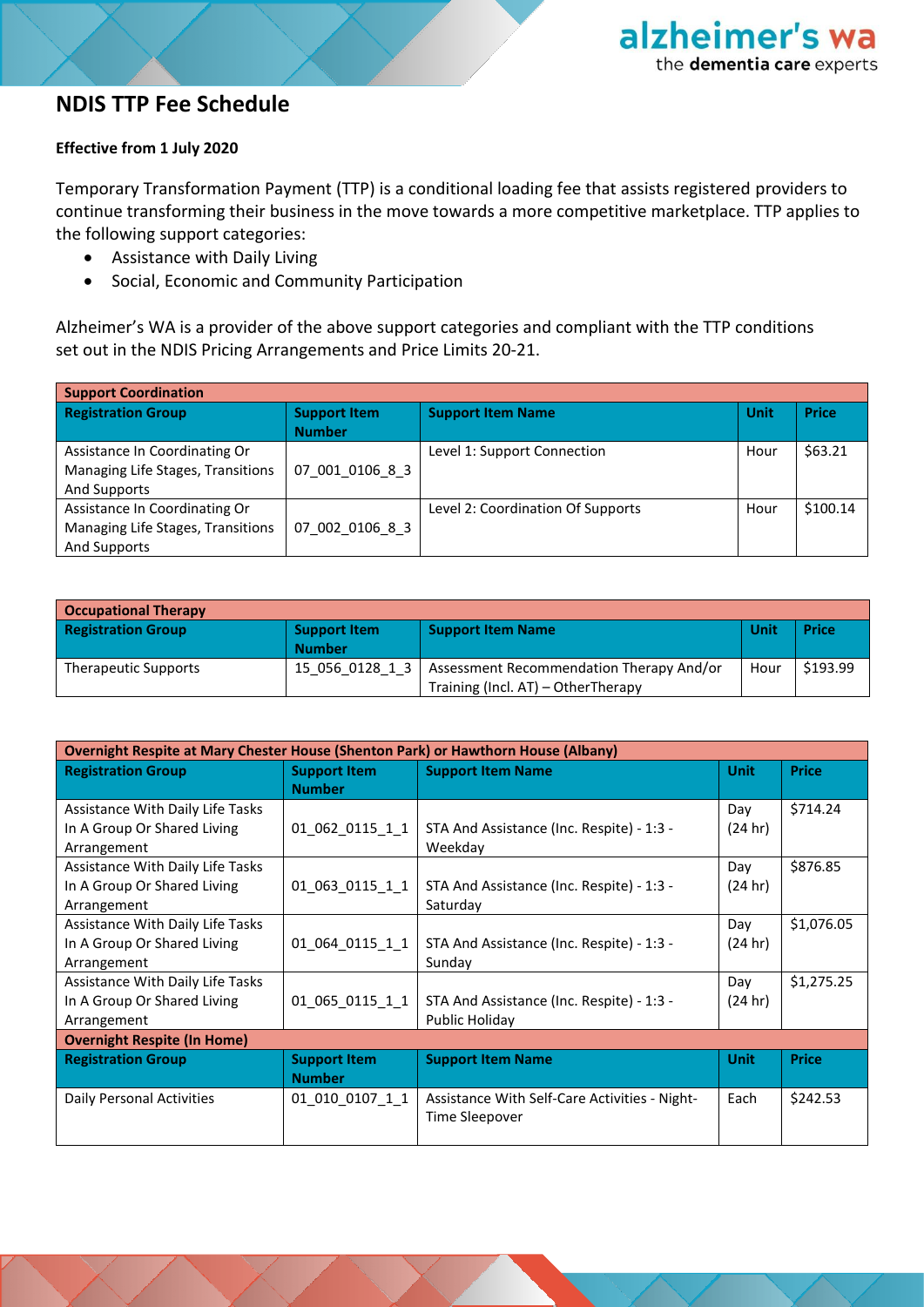alzheimer's wa

the dementia experts

| <b>Community Supports</b>                                                       |                                                                       |                                                   |             |              |  |
|---------------------------------------------------------------------------------|-----------------------------------------------------------------------|---------------------------------------------------|-------------|--------------|--|
| <b>Registration Group</b>                                                       | <b>Support Item Number</b>                                            | <b>Support Item Name</b>                          | <b>Unit</b> | <b>Price</b> |  |
| <b>Personal Supports (Individual)</b>                                           |                                                                       |                                                   |             |              |  |
| Daily Personal Activities                                                       | 01_049_0107_1_1                                                       | Establishment Fee For Personal                    | Each        | \$571.00     |  |
|                                                                                 |                                                                       | Care/Participation                                |             |              |  |
| Daily Personal Activities                                                       | 01_011_0107_1_1_T                                                     | Assistance With Self-Care Activities -            | Hour        | \$59.67      |  |
|                                                                                 |                                                                       | Standard - Weekday Daytime - TTP                  |             |              |  |
| Daily Personal Activities                                                       | 01_015_0107_1_1_T                                                     | Assistance With Self-Care Activities -            | Hour        | \$65.68      |  |
|                                                                                 |                                                                       | Standard - Weekday Evening - TTP                  |             |              |  |
| Daily Personal Activities                                                       | 01_013_0107_1_1_T                                                     | Assistance With Self-Care Activities -            | Hour        | \$83.70      |  |
|                                                                                 |                                                                       | Standard - Saturday - TTP                         |             |              |  |
| Daily Personal Activities                                                       | 01_014_0107_1_1_T                                                     | Assistance With Self-Care Activities -            | Hour        | \$107.75     |  |
|                                                                                 |                                                                       | Standard - Sunday - TTP                           |             |              |  |
| Daily Personal Activities                                                       | 01_012_0107_1_1_T                                                     | Assistance With Self-Care Activities -            | Hour        | \$131.78     |  |
|                                                                                 |                                                                       | Standard - Public Holiday - TTP                   |             |              |  |
| <b>Social Supports (Individual)</b>                                             |                                                                       |                                                   |             |              |  |
| Participation In                                                                |                                                                       | <b>Establishment Fee For Personal</b>             | Each        | \$571.00     |  |
| Community, Social And                                                           | 04_049_0125_1_1                                                       | Care/Participation                                |             |              |  |
| <b>Civic Activities</b>                                                         |                                                                       |                                                   |             |              |  |
| Participation In                                                                |                                                                       | <b>Access Community Social And Rec Activities</b> | Hour        | \$59.67      |  |
| Community, Social And                                                           | 04_104_0125_6_1_T                                                     | - Weekday Daytime - TTP                           |             |              |  |
| <b>Civic Activities</b>                                                         |                                                                       |                                                   |             |              |  |
| Participation In                                                                |                                                                       | <b>Access Community Social And Rec Activities</b> | Hour        | \$65.68      |  |
| Community, Social And                                                           | 04_103_0125_6_1_T                                                     | - Standard - Weekday Evening-TTP                  |             |              |  |
| Civic Activities                                                                |                                                                       |                                                   |             |              |  |
| Participation In                                                                |                                                                       | <b>Access Community Social And Rec Activities</b> | Hour        | \$83.70      |  |
| Community, Social And                                                           | 04_105_0125_6_1_T                                                     | - Standard - Saturday - TTP                       |             |              |  |
| <b>Civic Activities</b>                                                         |                                                                       |                                                   |             |              |  |
| Participation In                                                                |                                                                       | <b>Access Community Social And Rec Activities</b> | Hour        | \$107.75     |  |
| Community, Social And                                                           | 04_106_0125_6_1_T                                                     | - Standard - Sunday - TTP                         |             |              |  |
| Civic Activities                                                                |                                                                       |                                                   |             |              |  |
| Participation In                                                                |                                                                       | <b>Access Community Social And Rec Activities</b> | Hour        | \$131.78     |  |
| Community, Social And                                                           | 04_102_0125_6_1_T                                                     | - Public Holiday - TTP                            |             |              |  |
| <b>Civic Activities</b>                                                         |                                                                       |                                                   |             |              |  |
| <b>Social Support Groups</b>                                                    |                                                                       |                                                   |             |              |  |
| <b>Group And Centre</b>                                                         | 04 049 0136 1 1                                                       | Establishment Fee For Personal                    | Each        | \$571.00     |  |
| <b>Based Activities</b>                                                         |                                                                       | Care/Participation                                |             |              |  |
| Group And Centre                                                                | 04_111_0136_6_1_T                                                     | Group Activities In The Community - 1:2 -         | Hour        | \$33.42      |  |
| <b>Based Activities</b>                                                         |                                                                       | Standard - Weekday Daytime-TTP                    |             |              |  |
| Group And Centre                                                                | 04_120_0136_6_1_T                                                     | Group Activities In The Community - 1:3 -         | Hour        | \$24.66      |  |
| <b>Based Activities</b>                                                         |                                                                       | Standard - Weekday Daytime-TTP                    |             |              |  |
| Group And Centre                                                                | 04_136_0136_6_1_T                                                     | Group Activities In The Community - 1:4 -         | Hour        | \$20.29      |  |
| <b>Based Activities</b>                                                         |                                                                       | Standard - Weekday Daytime-TTP                    |             |              |  |
| Day Centres (Dementia Specialist Households)                                    |                                                                       |                                                   |             |              |  |
| Mary Chester House (Shenton Park) - Operates Monday - Saturday between 10am-3pm |                                                                       |                                                   |             |              |  |
| Ella's House (Mandurah) - Operates Monday - Friday between 10am-3pm             |                                                                       |                                                   |             |              |  |
|                                                                                 | Hawthorn House (Albany) - Operates Monday - Saturday between 10am-3pm |                                                   |             |              |  |
| Group And Centre                                                                |                                                                       | Group Activities In A Centre - 1:1 - Standard     | Hour        | \$61.84      |  |
| <b>Based Activities</b>                                                         | 04_160_0136_6_1_T                                                     | - Weekday Daytime - TTP                           |             |              |  |
| Group And Centre                                                                |                                                                       | Group Activities In A Centre - 1:4 - Standard     | Hour        | \$22.46      |  |
| <b>Based Activities</b>                                                         | 04_175_0136_6_1_T                                                     | - Weekday Daytime - TTP                           |             |              |  |
| Group And Centre                                                                |                                                                       | Group Activities In A Centre - 1:4 - Standard     | Hour        | \$30.63      |  |
| <b>Based Activities</b>                                                         | 04_177_0136_6_1_T                                                     | - Saturday - TTP                                  |             |              |  |

| Weekday Daytime Support        | $6am - 8pm$  |
|--------------------------------|--------------|
| <b>Weekday Evening Support</b> | $8pm - 12am$ |